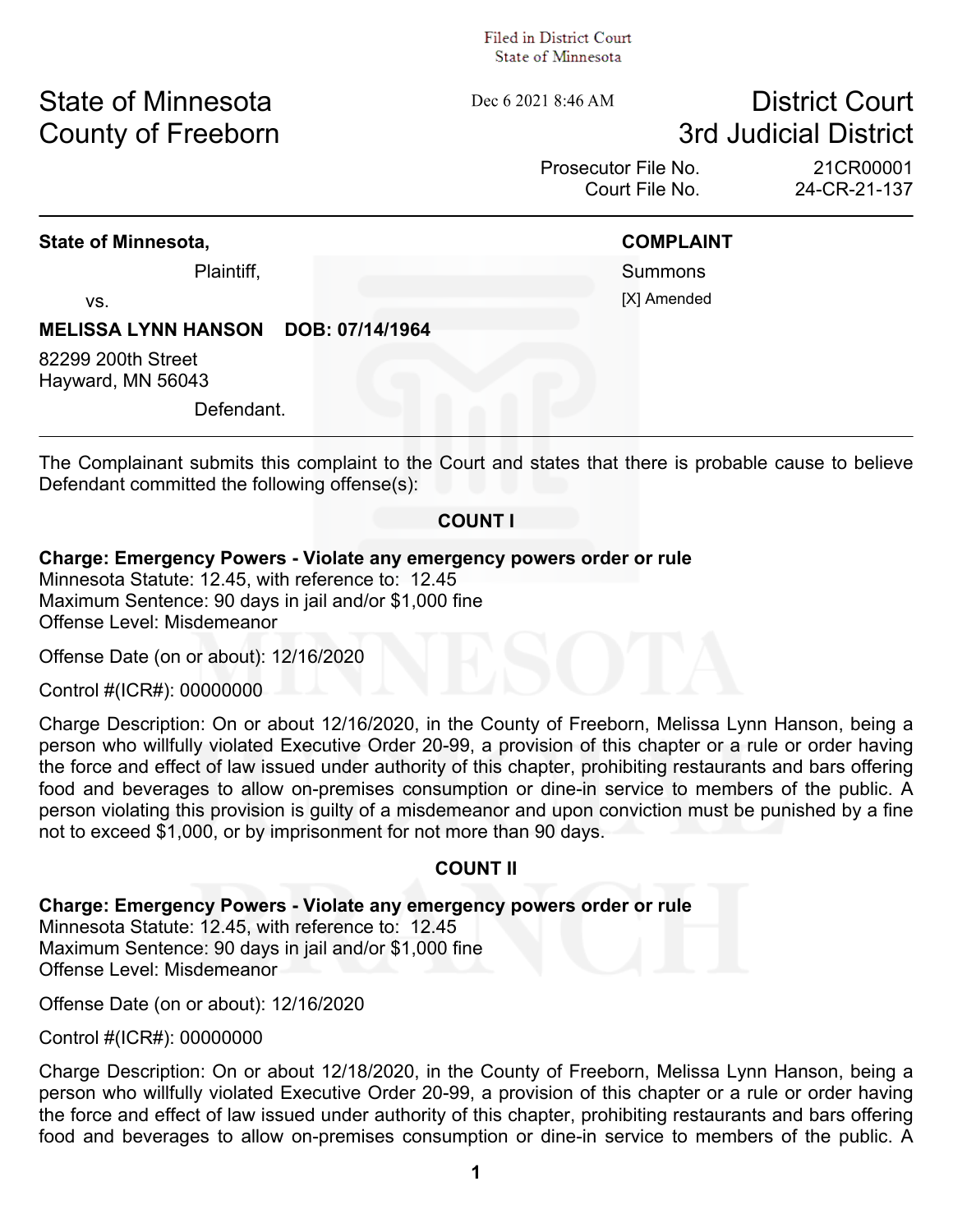person violating this provision is guilty of a misdemeanor and upon conviction must be punished by a fine not to exceed \$1,000, or by imprisonment for not more than 90 days.

#### **COUNT III**

#### **Charge: Emergency Powers - Violate any emergency powers order or rule**

Minnesota Statute: 12.45, with reference to: 12.45 Maximum Sentence: 90 days in jail and/or \$1,000 fine Offense Level: Misdemeanor

Offense Date (on or about): 12/16/2020

Control #(ICR#): 00000000

Charge Description: On or about 12/19/2020, in the County of Freeborn, Melissa Lynn Hanson, being a person who willfully violated Executive Order 21-103, a provision of this chapter or a rule or order having the force and effect of law issued under authority of this chapter, prohibiting restaurants and bars offering food and beverages to allow on-premises consumption or dine-in service to members of the public. A person violating this provision is guilty of a misdemeanor and upon conviction must be punished by a fine not to exceed \$1,000, or by imprisonment for not more than 90 days.

### **COUNT IV**

#### **Charge: Emergency Powers - Violate any emergency powers order or rule**

Minnesota Statute: 12.45, with reference to: 12.45 Maximum Sentence: 90 days in jail and/or \$1,000 fine Offense Level: Misdemeanor

Offense Date (on or about): 12/16/2020

Control #(ICR#): 00000000

Charge Description: On or about 12/23/2020, in the County of Freeborn, Melissa Lynn Hanson, being a person who willfully violated Executive Order 21-103, a provision of this chapter or a rule or order having the force and effect of law issued under authority of this chapter, prohibiting restaurants and bars offering food and beverages to allow on-premises consumption or dine-in service to members of the public. A person violating this provision is guilty of a misdemeanor and upon conviction must be punished by a fine not to exceed \$1,000, or by imprisonment for not more than 90 days.

#### **COUNT V**

#### **Charge: Emergency Powers - Violate any emergency powers order or rule**

Minnesota Statute: 12.45, with reference to: 12.45 Maximum Sentence: 90 days in jail and/or \$1,000 fine Offense Level: Misdemeanor

Offense Date (on or about): 12/16/2020

Control #(ICR#): 00000000

Charge Description: On or about 12/30/2020, in the County of Freeborn, Melissa Lynn Hanson, being a person who willfully violated Executive Order 21-103, a provision of this chapter or a rule or order having the force and effect of law issued under authority of this chapter, prohibiting restaurants and bars offering food and beverages to allow on-premises consumption or dine-in service to members of the public. A person violating this provision is guilty of a misdemeanor and upon conviction must be punished by a fine not to exceed \$1,000, or by imprisonment for not more than 90 days.

#### **COUNT VI**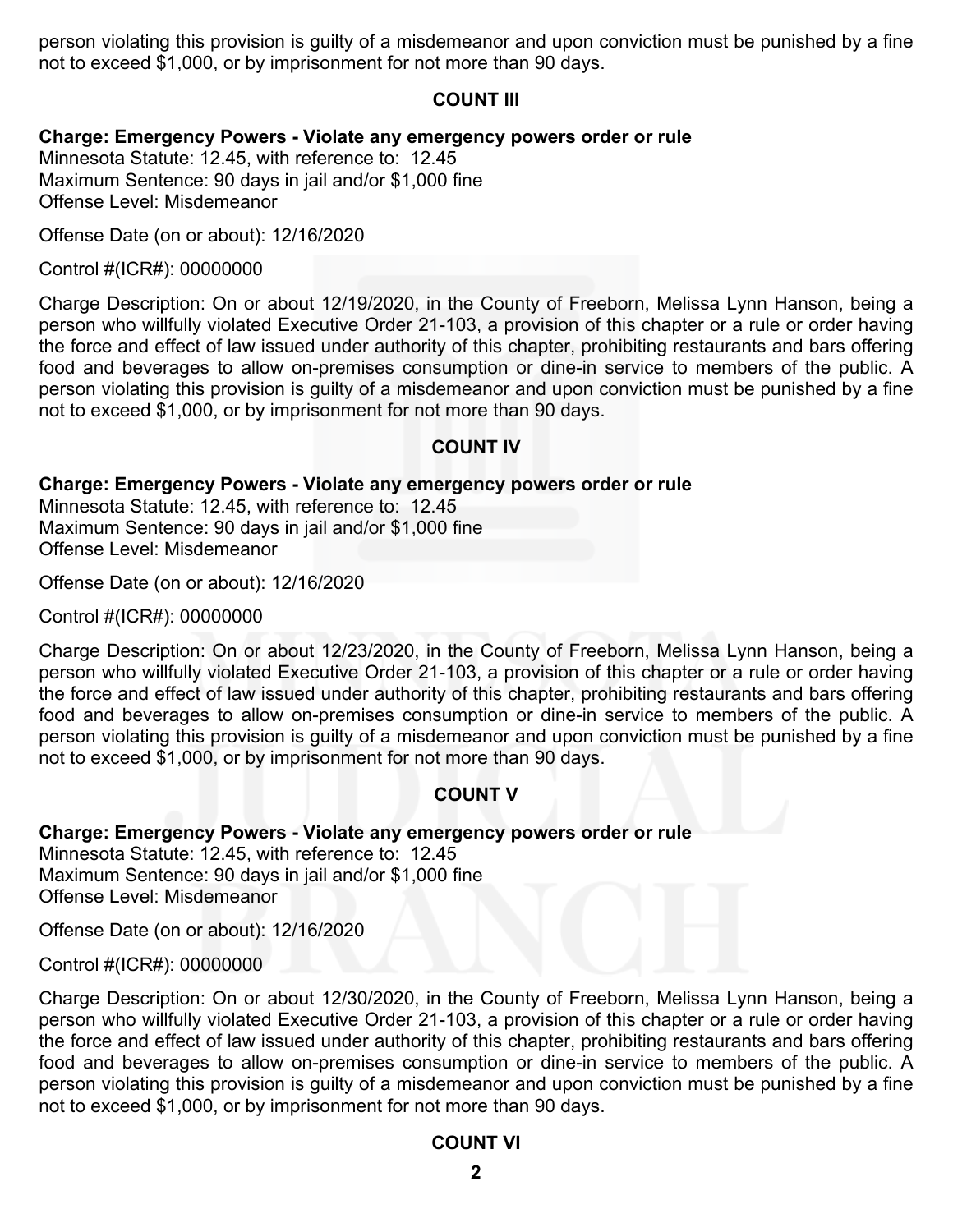# **Charge: Emergency Powers - Violate any emergency powers order or rule**

Minnesota Statute: 12.45, with reference to: 12.45 Maximum Sentence: 90 days in jail and/or \$1,000 fine Offense Level: Misdemeanor

Offense Date (on or about): 12/16/2020

Control #(ICR#): 00000000

Charge Description: On or about 01/03/2021, in the County of Freeborn, Melissa Lynn Hanson, being a person who willfully violated Executive Order 21-103, a provision of this chapter or a rule or order having the force and effect of law issued under authority of this chapter, prohibiting restaurants and bars offering food and beverages to allow on-premises consumption or dine-in service to members of the public. A person violating this provision is guilty of a misdemeanor and upon conviction must be punished by a fine not to exceed \$1,000, or by imprisonment for not more than 90 days.

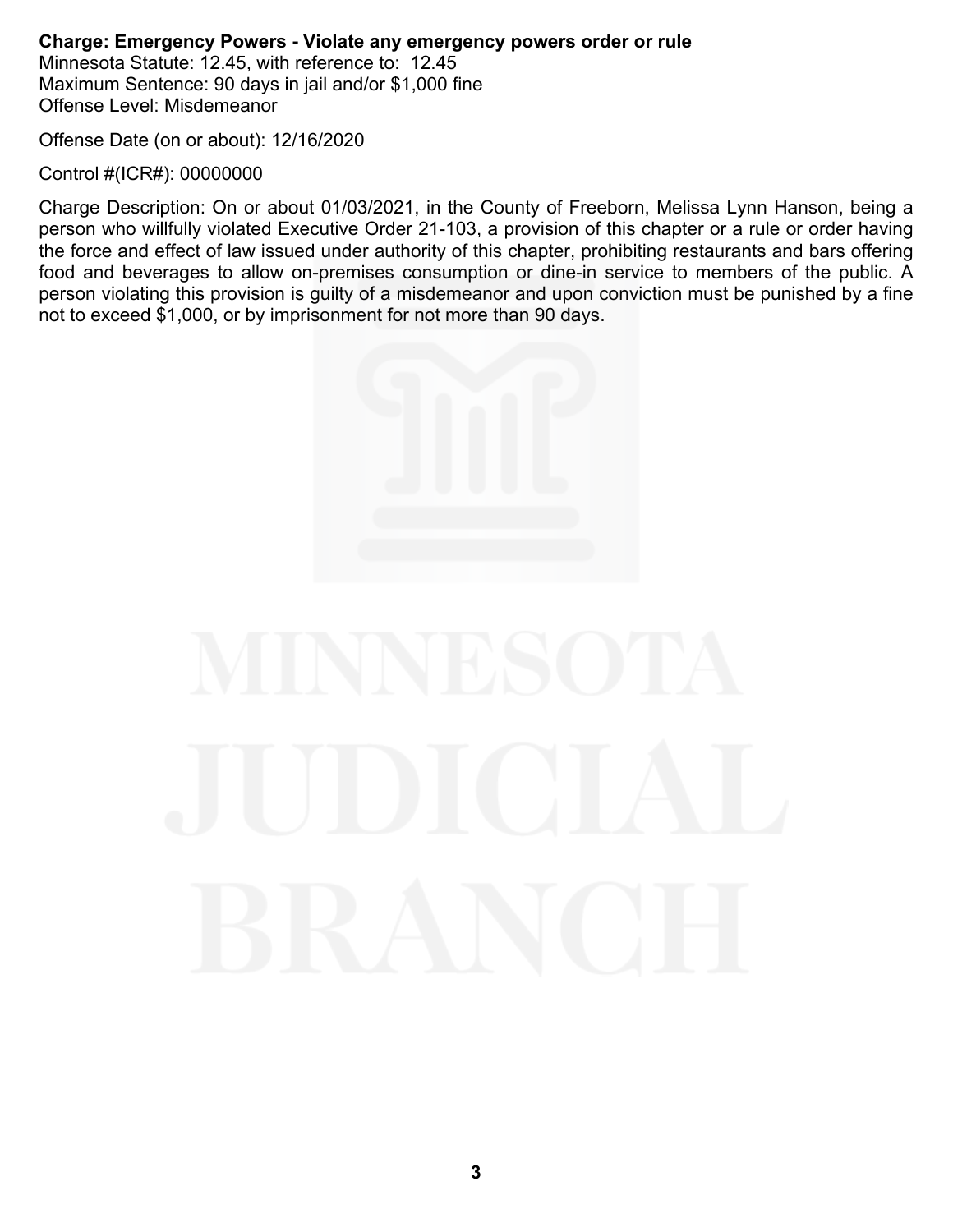## **STATEMENT OF PROBABLE CAUSE**

The Complainant states that the following facts establish probable cause:

Your Complainant, Carla Cincotta, is a peace officer employed by the MN DPS- Alcohol and Gambling Enforcement Division. In this capacity, your Complainant believes the following to be true and correct.

Executive Order 20-99 prohibited restaurants and bars from offering food or beverages for on-premises consumption. This order was effective from November 20, 2020 at 11:59 p.m. through December 18, 2020 at 11:59 p.m. Executive Order 20-103 extended the prohibition on restaurants and bars offering food or beverages for on-premises consumption. Executive Order 20-103 was effective December 18, 2020 at 11:59 p.m. through January 10, 2021 at 11:59 p.m.

On or about December 15, 2020, Minnesota Alcohol and Gambling Enforcement Division (AGED) received information via a social media post The Interchange would be open to indoor dining beginning on December 16, 2020. The social media post stated, "ANNOUNCEMENT! Dear Patrons, As the owner of The Interchange, I have decided to open for IN-DOOR DINING beginning WEDNESDAY, DECEMBER 16TH in defiance of the governor's illegal shutdowns. According to the 14th Amendment: as a United States citizen I have the right to life, liberty, and property. This means I have the right to legally operate my business and earn a living doing so. Thank you for your support in these very trying times. Lisa Hanson – Owner & Proprietor"

On December 16, 2020, at approximately 10:54 a.m., Inspector DeMars inspected The Interchange located at 211 South Broadway, Albert Lea, Freeborn County, Minnesota, and found The Interchange to be open for indoor, on premise consumption of food and beverages. Patrons were sitting at tables inside The Interchange consuming food and beverages. Inspector spoke with Melissa Lynn Hanson: DOB 07/14/1964 (hereinafter "Defendant") and she stated she will continue to allow indoor dine-in services in violation of the executive order.

On or about December 17, 2020, Det. Mortenson recorded videos taken on December 16, 2020 by KTTC and KAAL news media covering the December 16, 2020 opening of The Interchange for indoor dining. The KAAL video showed patrons sitting at tables and a bar inside The Interchange consuming food and beverages. Defendant is seen standing inside The Interchange with patrons sitting at tables who appear to be consuming food and beverages behind her. Defendant stated The Interchange was fully opened and would remain open for indoor dining.

On or about December 17, 2020, a social media post from The Interchange stated, "FRIDAY NIGHT LIVE MUSIC at the Interchange! FEATURING CHLOE HOPE & KARTER KENIS December 18th. Doors open at 5pm. Live music @ 5:30 to 8pm or later. Come in and enjoy your favorite Flatbread, Taps are open, and the wine will be flowing! RESERVATIONS ENCOURAGED 507-383-4070 211 S Broadway Av Albert Lea, MN."

On or about December 18, 2020, at 4:45 p.m. Special Agents Rezny and Biagini conducted an executive order compliance check at The Interchange Wine & Coffee Bristo located at 211 S. Broadway, Albert Lea, Freeborn County, Minnesota. They entered The Interchange and ordered a coffee at the front counter. They observed multiple individuals inside of the business, including at least one occupied table near the back of the business. There appeared to be possibly alcoholic beverages in wine glasses on the occupied table. There also appeared to be a possibly alcoholic beverage in a glass on a bar area near a wall. Live music was being played by a male with a guitar.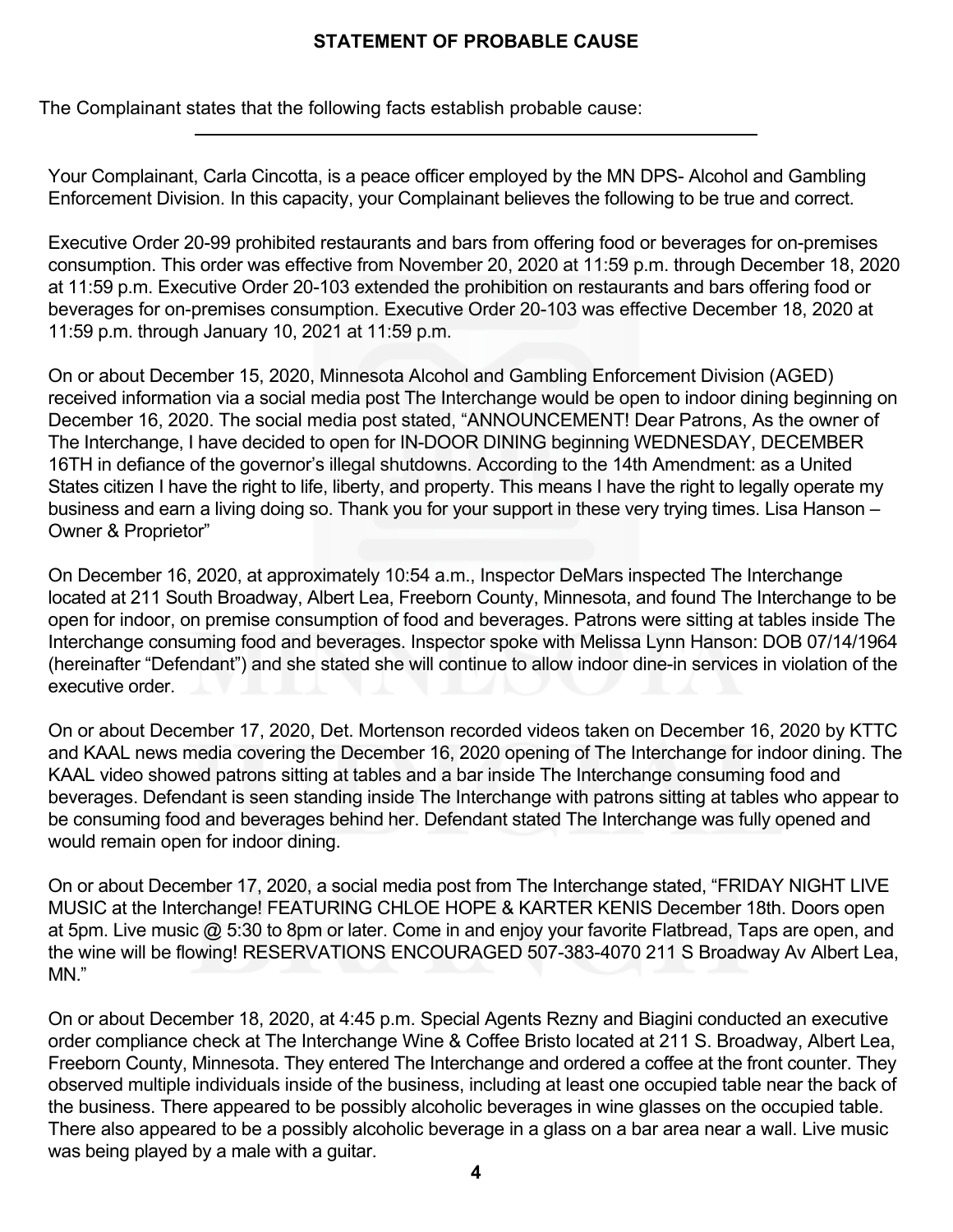On or about December 19, 2020 at 11:15 a.m., Inspector Finkenbiner conducted an executive order compliance check at The Interchange Wine & Coffee Bristo located at 211 S. Broadway, Albert Lea, Freeborn County, Minnesota. He walked by on the sidewalk and observed the interior of The Interchange. He observed patrons entering into the establishment and patrons inside sitting at tables who appeared to be consuming beverages.

On or about December 23, 2020 at 09:00 a.m., in a KIMT3 video Defendant stated, "We are still open for business. We are continuing to operate as normal." The video shows Defendant inside The Interchange. It also shows patrons sitting at tables inside The Interchange who appear to be consuming food and beverages.

On or about December 30, 2020 at 09:54 a.m., Special Agents Biagini and Kelley conducted an executive order compliance check at The Interchange Wine & Coffee Bristo located at 211 S. Broadway, Albert Lea, Freeborn County, Minnesota. The sign on the front of the building indicated The Interchange was "open" and another hanging sign on scaffolding in front indicated, "The Interchange is OPEN Please Come in." Special Agents entered The Interchange and placed an order at the front counter for two coffees and then sat a table inside. The female who served them and a male working in the kitchen area brought the coffees to the table were the agents were sitting. The agents consumed their coffees inside for approximately twenty minutes. While inside The Interchange, special agents observed a female sitting at a bar area with an open laptop and at least one beverage next to her. Special agents observed a male sitting down in a chair with at least one beverage next to him.

On or about January 3, 2021 at 3:22 p.m., The Interchange began livestreaming via Facebook the interior of its business. Agent Carla Cincotta watched the video and noted the video documented patrons sitting at tables inside who appeared to be consuming food and beverages. The video shows males playing live music inside the establishment.

Defendant is the owner of The Interchange. Between December 16, 2020 and January 10, 2021, Defendant has posted multiple livestream videos and posts via Facebook and given statements to media outlets indicating The Interchange will continue to operate normally and provide indoor on premises dining in violation of the Executive Orders.

PLEASE TAKE NOTICE: Pursuant to Minn. Stat. degree 609.49., intentional failure to appear for duly scheduled court appearances may result in additional criminal charges, and in addition to any arrest warrant that may otherwise be issued by the Court.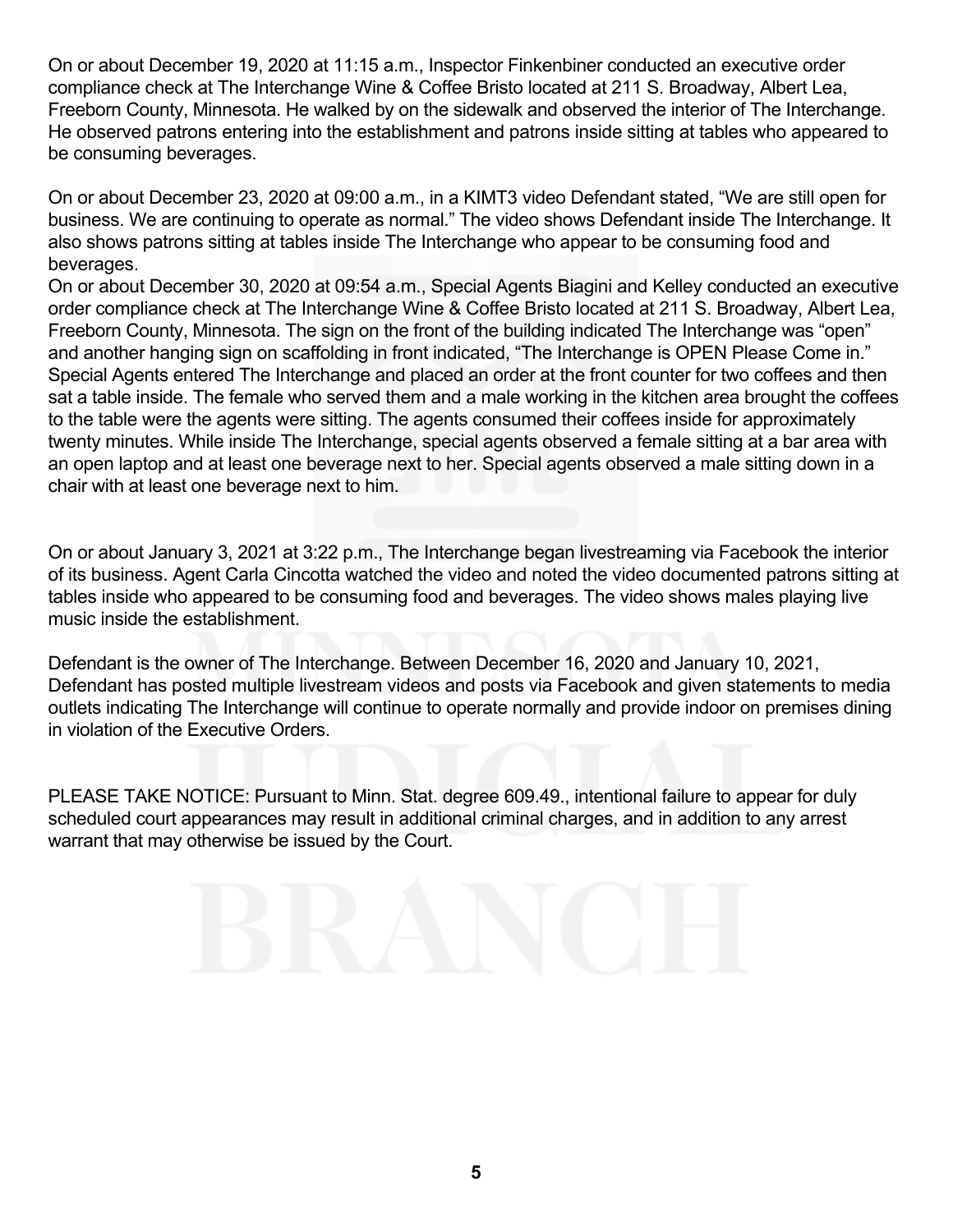#### **SIGNATURES AND APPROVALS**

Complainant requests that Defendant, subject to bail or conditions of release, be: (1) arrested or that other lawful steps be taken to obtain Defendant's appearance in court; or (2) detained, if already in custody, pending further proceedings; and that said Defendant otherwise be dealt with according to law.

Complainant declares under penalty of perjury that everything stated in this document is true and correct. Minn. Stat. § 358.116; Minn. R. Crim. P. 2.01, subds. 1, 2.

**Director** 445 Minnesota Street Suite 1600 St Paul, MN 55101 Badge: 776

**Complainant** Carla Cincotta **Carla Complainant** Carla Cincotta **Electronically Signed:** 12/05/2021 01:32 PM Ramsey County, MN

Being authorized to prosecute the offenses charged, I approve this complaint.

**Prosecuting Attorney** Kelly D Martinez **Electronically Signed:** 211 E Clark Street Albert Lea, MN 56007 (507) 377-4320

12/05/2021 01:07 PM

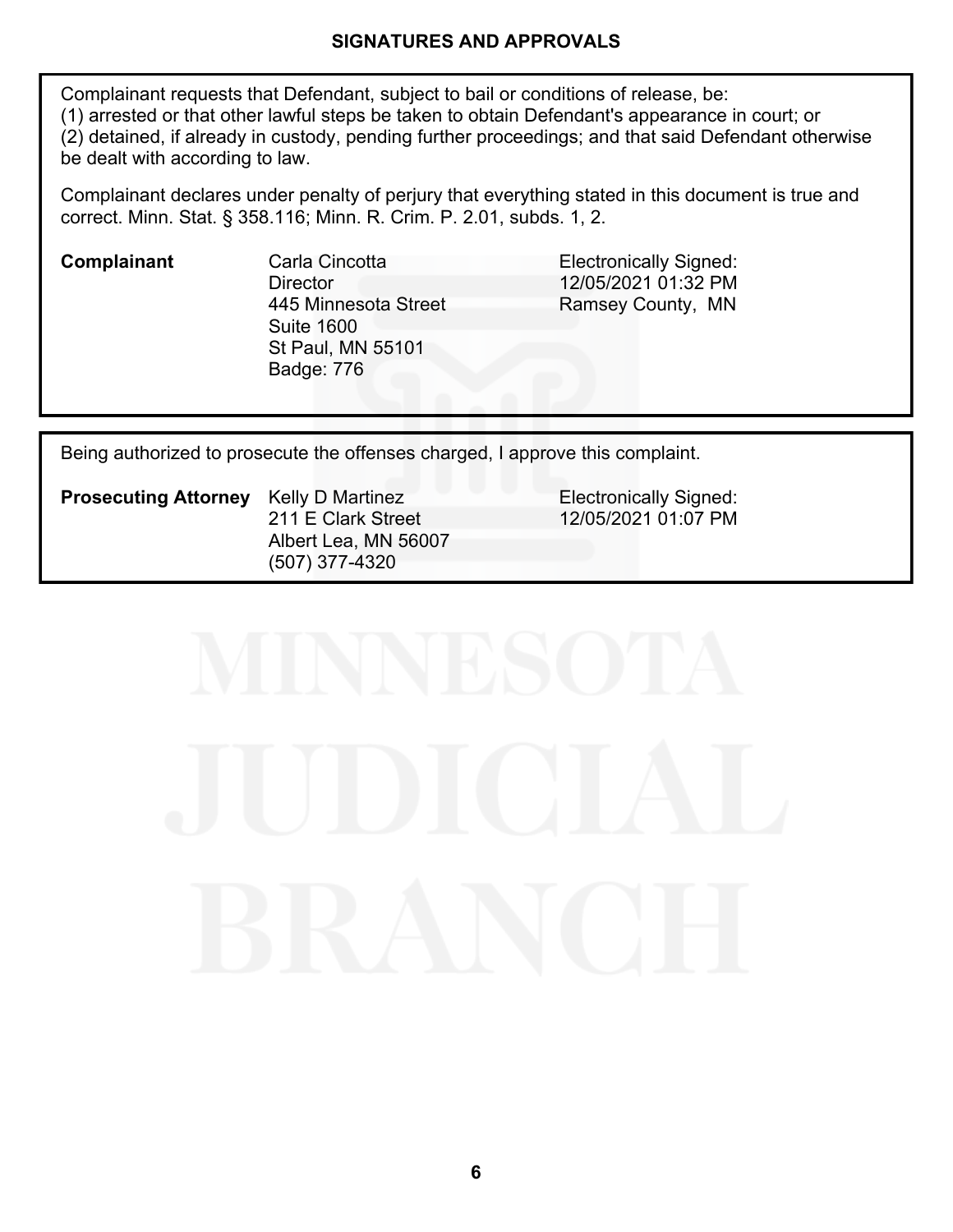#### **FINDING OF PROBABLE CAUSE**

From the above sworn facts, and any supporting affidavits or supplemental sworn testimony, I, the Issuing Officer, have determined that probable cause exists to support, subject to bail or conditions of release where applicable, Defendant's arrest or other lawful steps be taken to obtain Defendant's appearance in court, or Defendant's detention, if already in custody, pending further proceedings. Defendant is therefore charged with the above-stated offense(s).

**X SUMMONS**

| THEREFORE YOU, THE DEFENDANT, ARE SUMMONED to appear as directed in the Notice of Hearing before the<br>above-named court to answer this complaint.                                                                                                                                                                                                                                                                                                                                                                       |                           |                                                                                                                                                        |                                            |  |  |  |
|---------------------------------------------------------------------------------------------------------------------------------------------------------------------------------------------------------------------------------------------------------------------------------------------------------------------------------------------------------------------------------------------------------------------------------------------------------------------------------------------------------------------------|---------------------------|--------------------------------------------------------------------------------------------------------------------------------------------------------|--------------------------------------------|--|--|--|
| IF YOU FAIL TO APPEAR in response to this SUMMONS, a WARRANT FOR YOUR ARREST shall be issued.                                                                                                                                                                                                                                                                                                                                                                                                                             |                           |                                                                                                                                                        |                                            |  |  |  |
|                                                                                                                                                                                                                                                                                                                                                                                                                                                                                                                           | <b>WARRANT</b>            |                                                                                                                                                        |                                            |  |  |  |
| To the Sheriff of the above-named county; or other person authorized to execute this warrant: I order, in the name of the State<br>of Minnesota, that the Defendant be apprehended and arrested without delay and brought promptly before the court (if in<br>session), and if not, before a Judge or Judicial Officer of such court without unnecessary delay, and in any event not later than<br>36 hours after the arrest or as soon as such Judge or Judicial Officer is available to be dealt with according to law. |                           |                                                                                                                                                        |                                            |  |  |  |
| <b>Execute in MN Only</b>                                                                                                                                                                                                                                                                                                                                                                                                                                                                                                 | <b>Execute Nationwide</b> |                                                                                                                                                        | <b>Execute in Border States</b>            |  |  |  |
|                                                                                                                                                                                                                                                                                                                                                                                                                                                                                                                           | <b>ORDER OF DETENTION</b> |                                                                                                                                                        |                                            |  |  |  |
| Since the Defendant is already in custody, I order, subject to bail or conditions of release, that the Defendant continue to be<br>detained pending further proceedings.                                                                                                                                                                                                                                                                                                                                                  |                           |                                                                                                                                                        |                                            |  |  |  |
| Bail: \$<br><b>Conditions of Release:</b>                                                                                                                                                                                                                                                                                                                                                                                                                                                                                 |                           |                                                                                                                                                        |                                            |  |  |  |
| This complaint, duly subscribed and sworn to or signed under penalty of perjury, is issued by the undersigned Judicial Officer<br>as of the following date: December 6, 2021.                                                                                                                                                                                                                                                                                                                                             |                           |                                                                                                                                                        |                                            |  |  |  |
| <b>Judicial Officer</b><br>Joseph Bueltel<br>Judge                                                                                                                                                                                                                                                                                                                                                                                                                                                                        |                           |                                                                                                                                                        | Electronically Signed: 12/06/2021 08:41 AM |  |  |  |
| Sworn testimony has been given before the Judicial Officer by the following witnesses:                                                                                                                                                                                                                                                                                                                                                                                                                                    |                           |                                                                                                                                                        |                                            |  |  |  |
| <b>COUNTY OF FREEBORN</b><br><b>STATE OF MINNESOTA</b>                                                                                                                                                                                                                                                                                                                                                                                                                                                                    |                           |                                                                                                                                                        |                                            |  |  |  |
| <b>State of Minnesota</b>                                                                                                                                                                                                                                                                                                                                                                                                                                                                                                 |                           |                                                                                                                                                        |                                            |  |  |  |
| Plaintiff<br>VS.                                                                                                                                                                                                                                                                                                                                                                                                                                                                                                          |                           | LAW ENFORCEMENT OFFICER RETURN OF SERVICE<br>I hereby Certify and Return that I have served a copy of this<br>Summons upon the Defendant herein named. |                                            |  |  |  |
| <b>Melissa Lynn Hanson</b><br>Defendant                                                                                                                                                                                                                                                                                                                                                                                                                                                                                   |                           |                                                                                                                                                        | Signature of Authorized Service Agent:     |  |  |  |
|                                                                                                                                                                                                                                                                                                                                                                                                                                                                                                                           |                           |                                                                                                                                                        |                                            |  |  |  |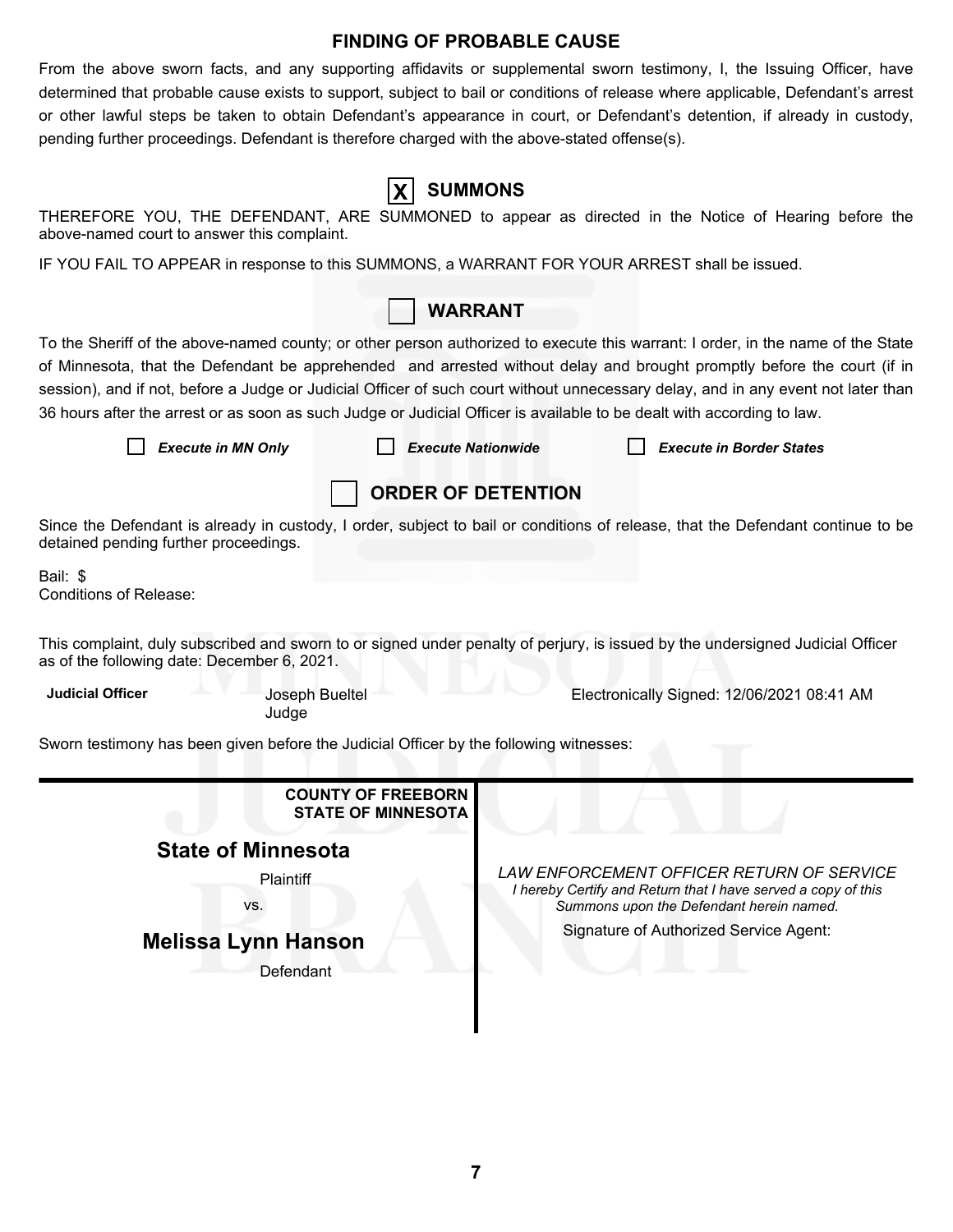# **DEFENDANT FACT SHEET**

| Melissa Lynn Hanson                              |  |  |
|--------------------------------------------------|--|--|
| 07/14/1964                                       |  |  |
| 82299 200th Street<br>Hayward, MN 56043          |  |  |
|                                                  |  |  |
|                                                  |  |  |
|                                                  |  |  |
|                                                  |  |  |
|                                                  |  |  |
|                                                  |  |  |
|                                                  |  |  |
|                                                  |  |  |
| <b>No</b>                                        |  |  |
| Fingerprint match to Criminal History Record: No |  |  |
|                                                  |  |  |
|                                                  |  |  |
|                                                  |  |  |